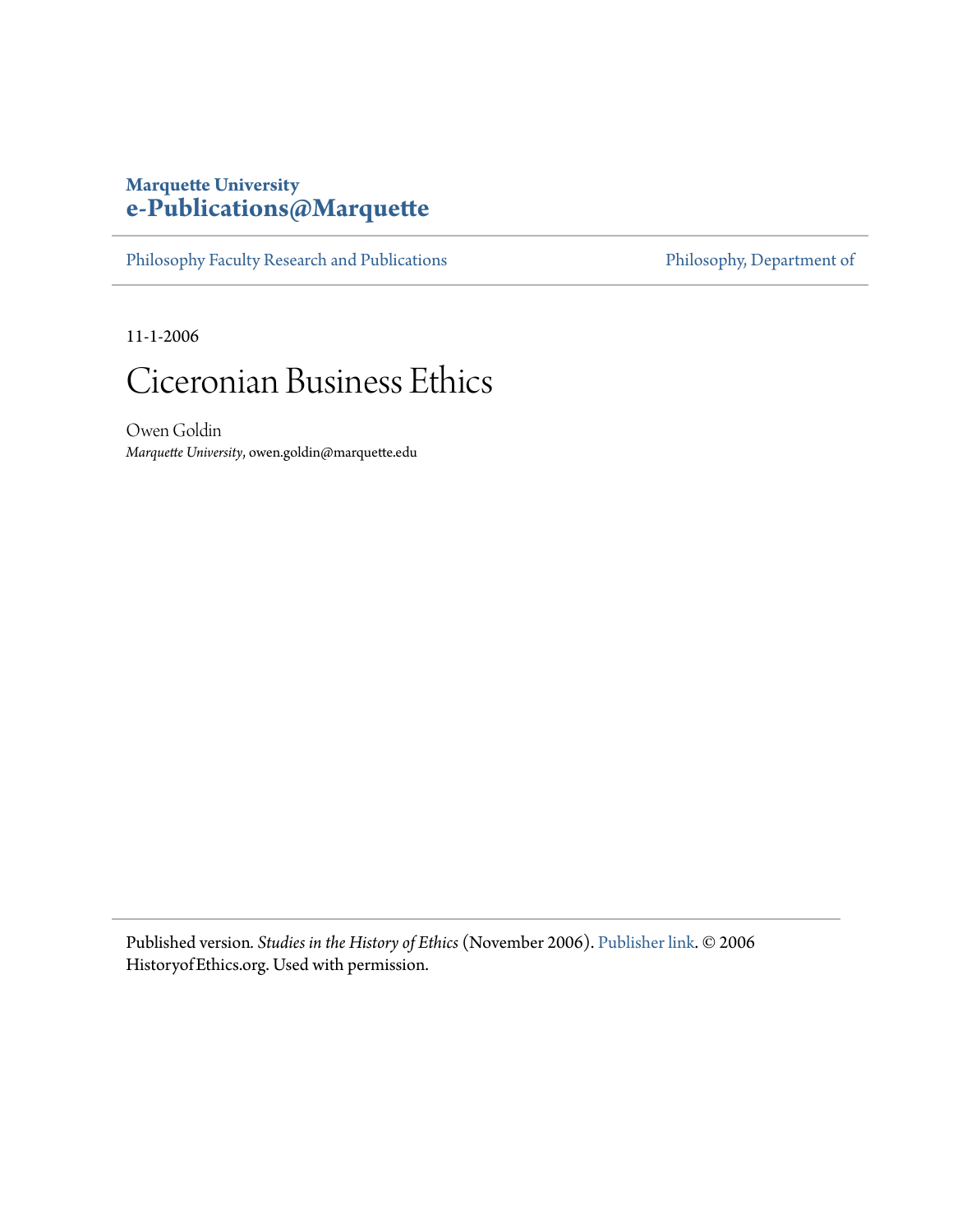## *Studies in the History of Ethics*

## **Ciceronian Business Ethics Owen Goldin (Marquette University)**

The teaching and practice of business must resist ethical compartmentalization. One engaged in business ought not check moral principles at the door and say "business is business," for this is to pretend that when one is engaged in business, one is no longer a human being, with the rational nature, emotional constitution, and social bonds that are at the root of our ethical nature. Ethical standards apply to business as they do all aspects of human life.

Nonetheless, making money is the goal of business, and more often than not, one is trying to take money from another, at the least possible cost. Such action is necessarily self-centered, if not selfish, and requires acting in a way that we would not want to see people act in all of their dealings with others, especially in regard to family, friends, and others with whom they have special social bonds. Granting that business practices are not compartmentalized against all ethical considerations, the fact that business demands maximization of profit entails that special rules apply. Determining what these are, in what circumstances they are less demanding than the ethical principles of everyday life, and in what circumstances they are more demanding, is the domain of business ethics, as a special domain of ethical philosophy.

The first surviving text in which these matters are discussed is Cicero's *De Officiis*. Cicero and the Stoic sources on which his thought is based argue that all human activities cannot be governed by the same set of moral principles. For Cicero, this does not mean that the businessperson's actions are amoral, located in a sphere of life to which the ethical principles are inapplicable. Rather, moral theory at its very foundations demands different kinds of behavior for different people engaged in different activities. The businessperson ought to pursue profit, since society is best served by his or her doing so. But when the pursuit of profit conflicts with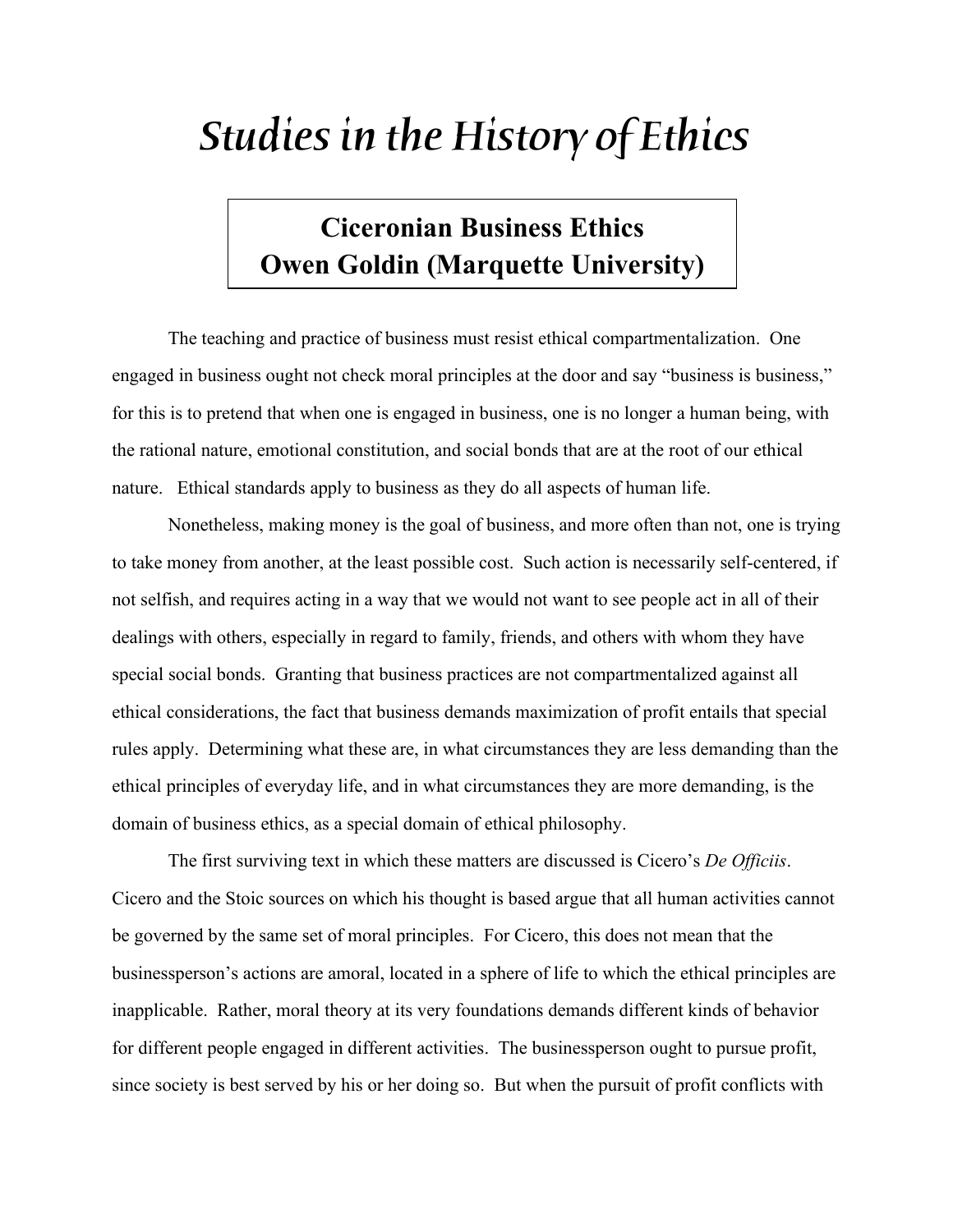the common good, the common good takes priority. Cicero's variety of Stoic ethics can therefore be classified with those accounts of business ethics that take businesses and businesspersons to have a strong obligation to act in accordance with social responsibility. While most contemporary approaches to business ethics account for moral obligations on the basis of a unitary theory (so that moral obligations in business are different in object but not in kind from other moral obligations) Stoic ethics takes different people in society to be bound by different ethical principles, which stem from the varying roles that they play in society. To this extent, Cicero's view that the businessperson must *always* act for the common good seems theoretically ungrounded and open to exception. It seems to be in need of being tempered by the flexibility afforded by a virtue ethics, according to which we often find ourselves in a situation in which there are no hard and fast rules by which ethical conflicts can be resolved, and these conflicts must be referred to the well trained eye of the morally sensitive or virtuous individual. I suggest St. Thomas Aquinas provides just such a corrective in his account of the moral puzzles in business ethics discussed by Cicero.

Business ethics, like other varieties of professional ethics, is sometimes considered "applied ethics." Such a title derives from a conception of moral reasoning as involving an application of determinate rules; thus, business ethics involves the application of basic moral principles to special circumstances that come up in business. This conception of moral reasoning is not that of Plato or Aristotle, for whom the important philosophical issues are not "what ought I do (in such and such a case)?" but "what ought I be striving for, in life in general, and how might I best achieve this?". However, such a rule-oriented model of practical reasoning can be ascribed to the Stoics, for they were concerned with determining the duty or appropriate action (*kath kon*, *officium* in Latin) which governs the conduct of those who find themselves in certain situations.<sup>1</sup> According to Panaetius, in all of our lives we do different things by virtue of different roles that we play, on account of our personal or social situations. Each role is called a *persona*, and one's profession is a *persona* in respect to which much of one's adult life is lived (*DO* 1.115-121). Each *persona* involves its own set of duties; hence there are duties unique to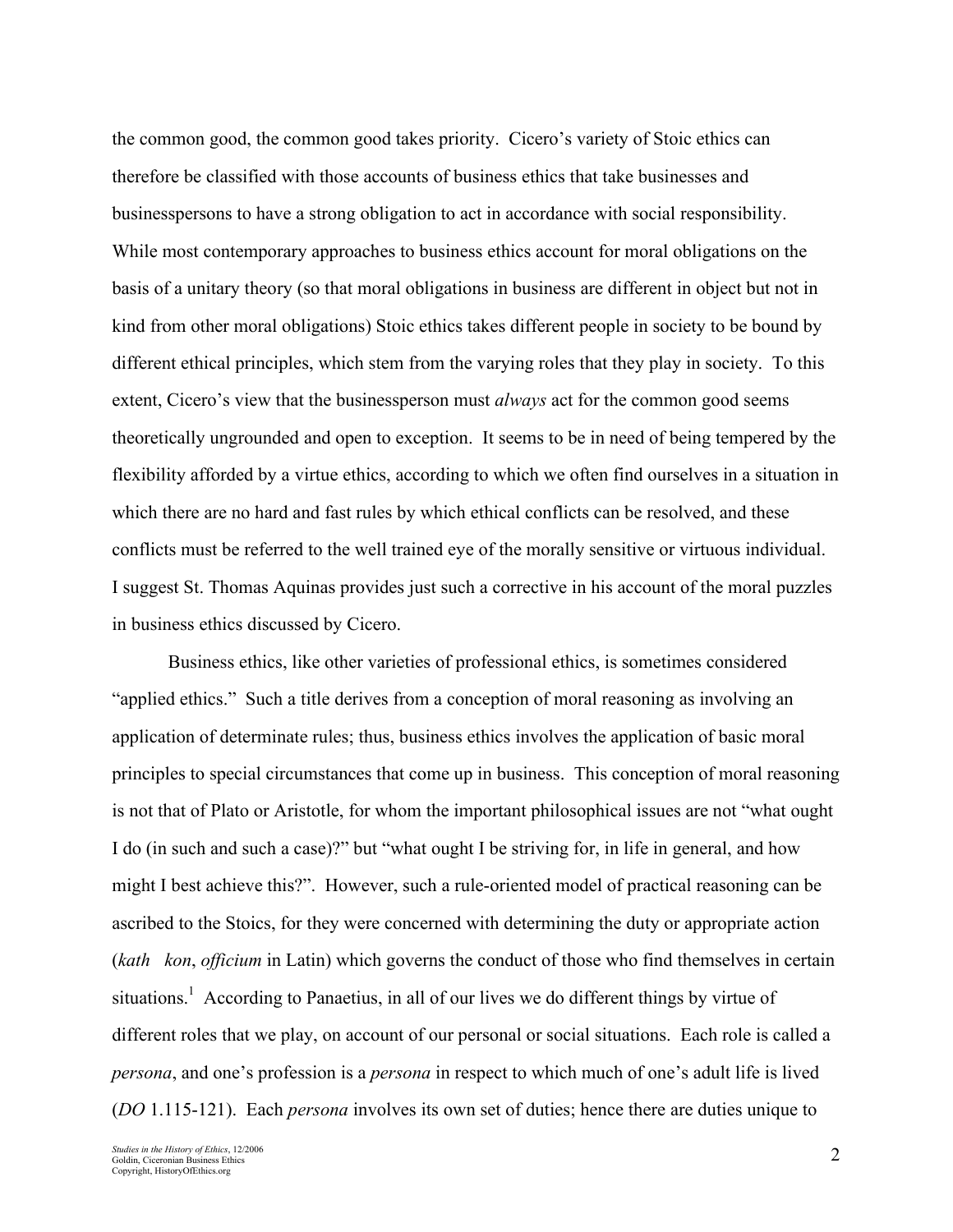business. Cicero, who follows Panaetius in his account of *personae*, makes clear that the recognition and performance of these duties does not depend on wisdom or theoretical philosophy (*DO* 3.14). He does, however, affirm the standard Stoic view, according to which philosophical insight or wisdom is required to understand why it is incumbent on one to perform such actions, and that a morally obligatory action has a higher worth when it is performed as a result of such understanding (*De Finibus* 3.23-32). Such philosophical wisdom provides the theoretical account by which, in principle, one can explain why there are the moral obligations that there are.

Later Stoics adopted from their predecessors a teleological account of the whole cosmos and its parts, including society, the family and the individual human being. For the Stoics, ethical living means "following Nature," acting in accordance with the various levels of teleological organization present in the whole cosmos. According to middle Stoics such as Chryssipus, the sage is able to recognize that a good deal of prevailing custom deviates from nature and that, accordingly, following nature's demands may deviate considerably from the norms of conventional morality.<sup>2</sup> As Stoicism grew more politically conservative, existing political societies were recognized as forming part of the divinely ordained cosmological structure.<sup>3</sup> It is by nature that human beings have the rational capacity to devise means by which they can be provided with their basic natural needs. Even though shoes are not strictly speaking by nature, which explains the variation in styles of shoes, it is in accordance with our natural teleology that we wear shoes, and a shoemaker provides us with these. Likewise, although laws and customs vary from society to society, it is in accordance with our nature that we follow the laws and mores of present societies, whose social organization is more complex than those of the spontaneous groupings that are by nature in the unqualified sense. So, in *DO* 1.73, Cicero writes "[P]olitical communities and citizenships were constituted especially so that men could hold on to what was theirs. It may be true that nature first guided men to gather in groups; but it was in the hope of safeguarding their possessions that they sought protection in cities."<sup>4</sup> And just as it is part of the cosmic plan that human beings devise the ways in which societies are organized, it is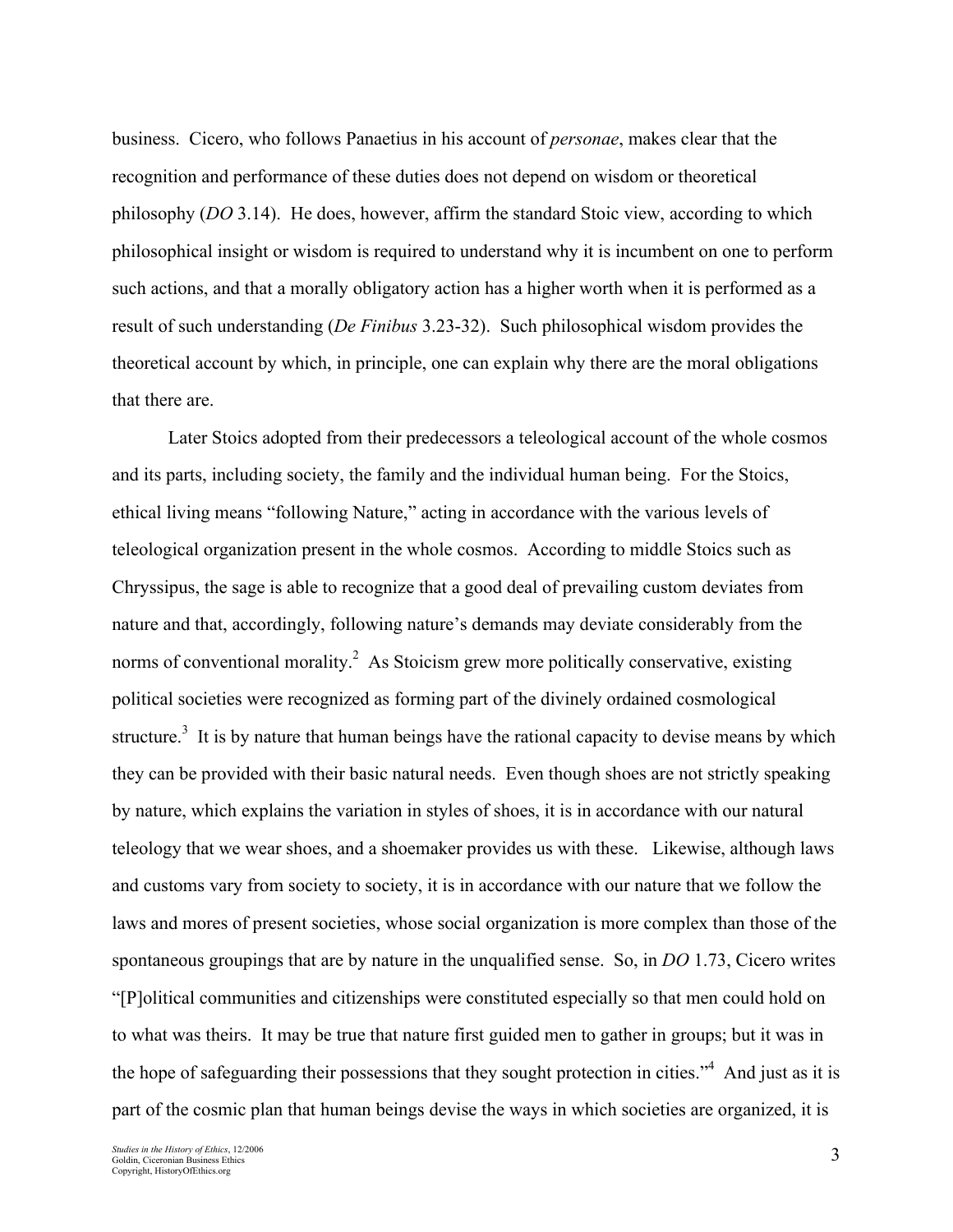by virtue of divine governance that each individual has his or her *persona*, including his or her appointed place in society, in accordance with his or her own talents and resources. Each station in society carries with it certain expectations, and these must be met if society is to flourish, even granted that the principles of that society fall short of the ideal of perfectly rational government. That is to say, each position in society involves its own set of obligations (*kath konta*)*.*  Accordingly, reflection on how one ought to act involves two kinds of considerations. First, one ought to consider the talents, strengths, and limitations that have been bequeathed to one by divine providence, and ought to act in a manner that befits one's own nature (*DO* 1.107-18). Second, one ought to consider the station that one has in one's own society, and to consider how one ought to best fulfill this role. This is true even when it might seem to us that the role that we are given does not suit our nature and temperament. Thus at *DO* 1.114 Cicero tells us "We shall, therefore, exert ourselves above all in those things to which we are most suited, if necessity has on occasion pushed us towards things that we are not suited for, we shall have to apply all possible care, preparation, and diligence so that we can perform them, if not in a seemly fashion, still with as little unseemliness as possible."<sup>5</sup> The moral discourses of Epictetus are full of reminders such as: remember that you are a servant to the gods, or a slave, or son of a human being, and act accordingly.<sup>6</sup>

It follows that moral theory will need to spell out duties in detail by specifying what a person of a certain station in life should do in certain circumstance. In his *On Duty* (*Peri tou kath kontos*), a primary source for Cicero (*DO* 3.7), Panaetius broke the ground in working through this sort of ethical theory.

From the Panaetian perspective adopted by Cicero, given that those who engage in business have an important role to play in meeting the desires and needs of the citizens, there is nothing morally dubious in engaging in business.<sup>7</sup> In the world as it is, people's basic needs are taken care of through the fact that some individuals produce certain products and sell them for profit while others engage in trade. All of these businesspeople play their role in the particular city as well as in what the Stoics take to be the true city, the cosmos as a whole, even if these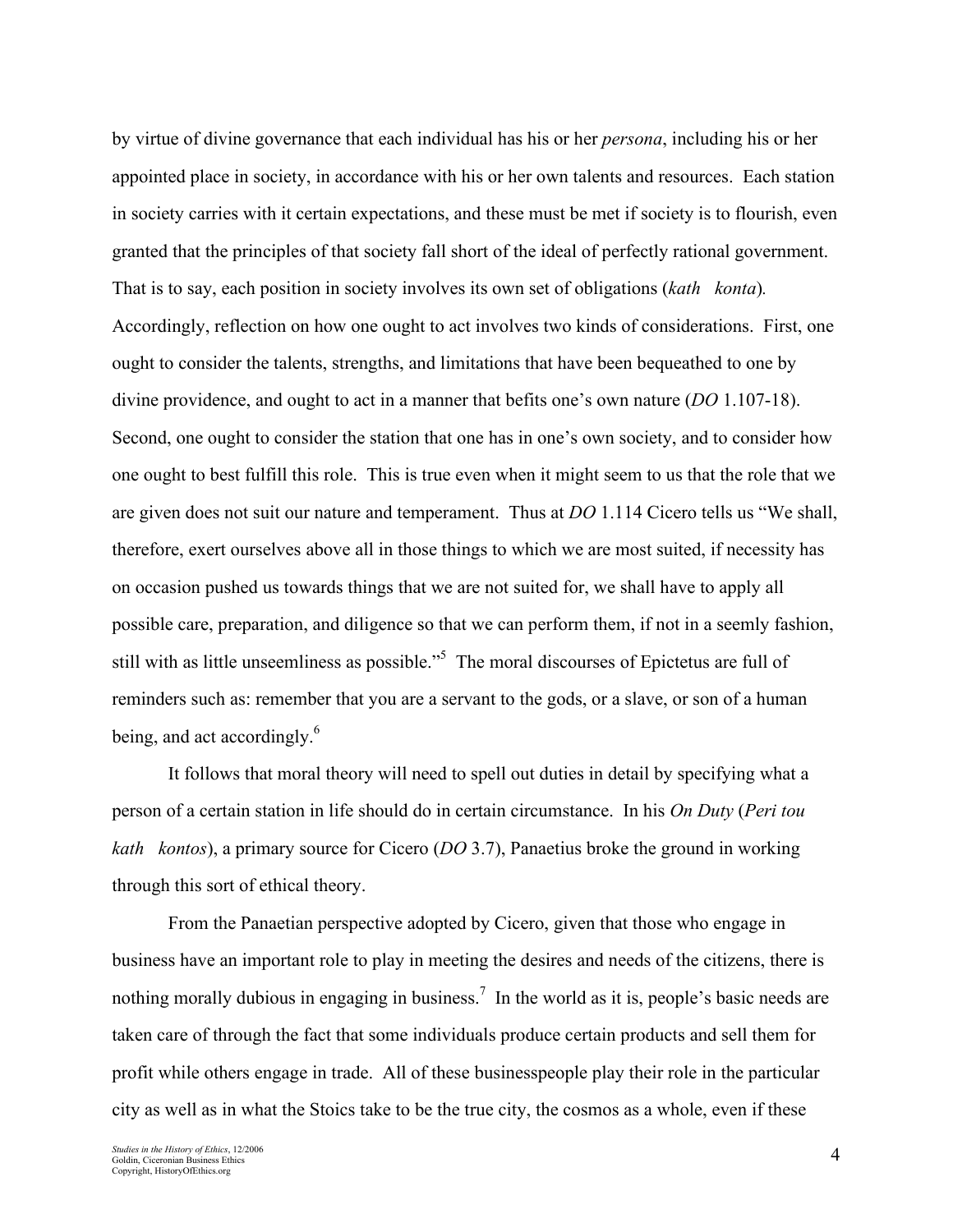businesspeople are not sages and do not have the wisdom to see why it is that they ought to play their role, but do it only for the sake of pursuing their personal advantage. $8$ 

Following Panaetius, Cicero gives personal advantage a technical name, the "beneficial" (*util*); this is routinely contrasted with the "honorable" (*honestus*). In accordance with the principles of Stoic eudaimonism, Cicero refuses to take these terms to apply to different actions (*DO* 2.9-10). What is honorable, or in accordance with moral rectitude, is to one's own advantage, since one's true good is rational action, and reason mandates morality. Conversely, taking care of personal well-being is in accordance with one's teleology, and thereby mandated by nature. So, even though we ought to avoid the philosophical error of taking those things conducive to the well being of the body or mind as true goods (they are, rather, "preferred"), we are often morally required to do things that are usually considered as good for us, even from a non-philosophical standpoint.

So from a Stoic point of view, the theory behind business ethics is rather complex. The primary obligation of the businessman, like that of everyone, is to live in accordance with the rational order, to contribute to the teleology of the whole. This entails pursuing the good of society as a whole, as well as those to whom one has the special relationships of friendship, community, or kinship.<sup>10</sup> This includes the obligations that one has to oneself, for one's psychological and physiological well being. The wise businessperson will pursue his or her personal profit, realizing that by so doing one does one's duty in fulfilling his or her own function, which benefits society as a whole as well. Nonetheless the sage who is engaged in business ought not make the mistake of taking personal profit or wealth to be a true good. Financial loss is to be avoided, but when it comes it is to be faced with the famous Stoic equanimity, made possible by the realization that the loss is all to the best.

Although Cicero downplays this aspect of Stoic thought, the traditional Stoic position is that the sort of insight into the interconnections among things that is the mark of the sage, though possible, is exceedingly rare; indeed there is some question as to whether a sage ever existed. Insofar as the everyday businessman falls short of such insight, his or her actions are morally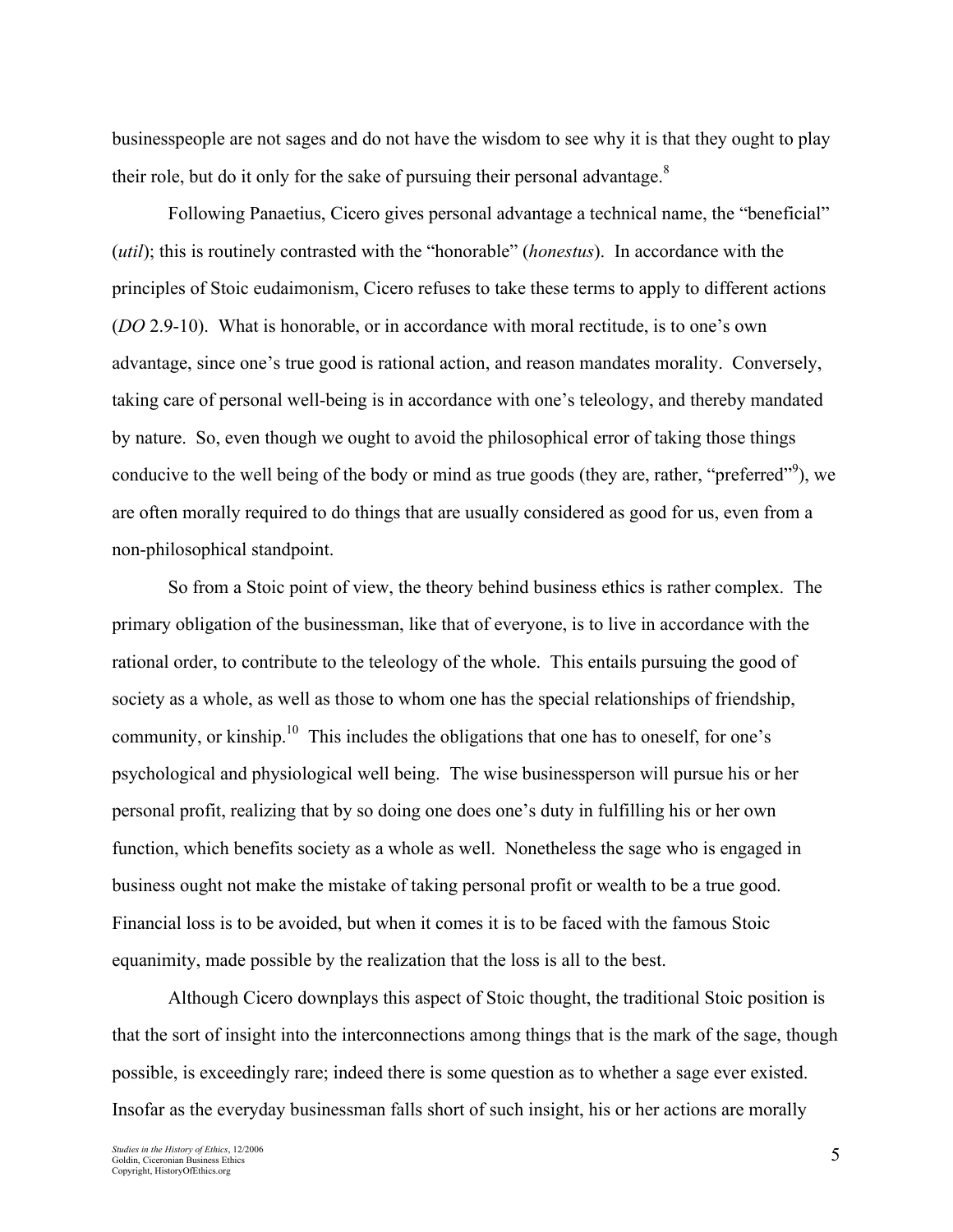deficient. But note that this is on account of the thought processes behind the business choices made; the end result of the process of decision-making may well be identical to those arrived at by the sage in the same circumstances.

Stoic ethics pays close attention to both context and perspective. In order to make a moral decision, one must consider the agent, his or her talents and proclivities, and the role that he or she plays in a given society. The absolute, authoritative perspective is that of the divine reason, by which all things are ordered, and all things are always ordered for the best. But no particular moral agent is omniscient, able to see how each fated event is for the best. Accordingly, every moral agent needs to take a more limited perspective. By focusing on certain salient aspects of the choice to be made, as well as its immediate context, one can choose to act in a way in conformity with Nature, or the plan of the Divine Reason. This is the task before all moral agents, although only the sage is able to fulfill this task without fail.

For example, consider a businessman, A, who mulls over embezzling company funds. Although from a cosmic perspective all actions are fated, from his personal perspective he has a choice to make. Suppose he decides to take the funds. Since, according to the Stoics, everything that occurs is necessitated by the Divine Reason, and is accordingly for the best, A's embezzlement of funds is indeed a good thing, and cannot be taken to constitute an absolute evil. But certainly A did not share in this cosmic perspective, and could not have known this in advance. All that he could have known is that society and its attendant conventions, laws, and expectations (which determine the duties that ought to govern engaging in business) have been established for the sake of human well being. The employee recognizes that he has a role to play in his company, just as a foot soldier or a general has his role in the context of an army, and embezzling would be in violation of that. His responsibility was to have made his decision on the basis of the best grasp of the teleology of the whole that he could muster. The rudiments of business ethics, as presented by Panaetius and Cicero, provide the basis for this sort of ethical deliberation.

As Cicero presents it, practical ethics, including business ethics, has two parts. The first is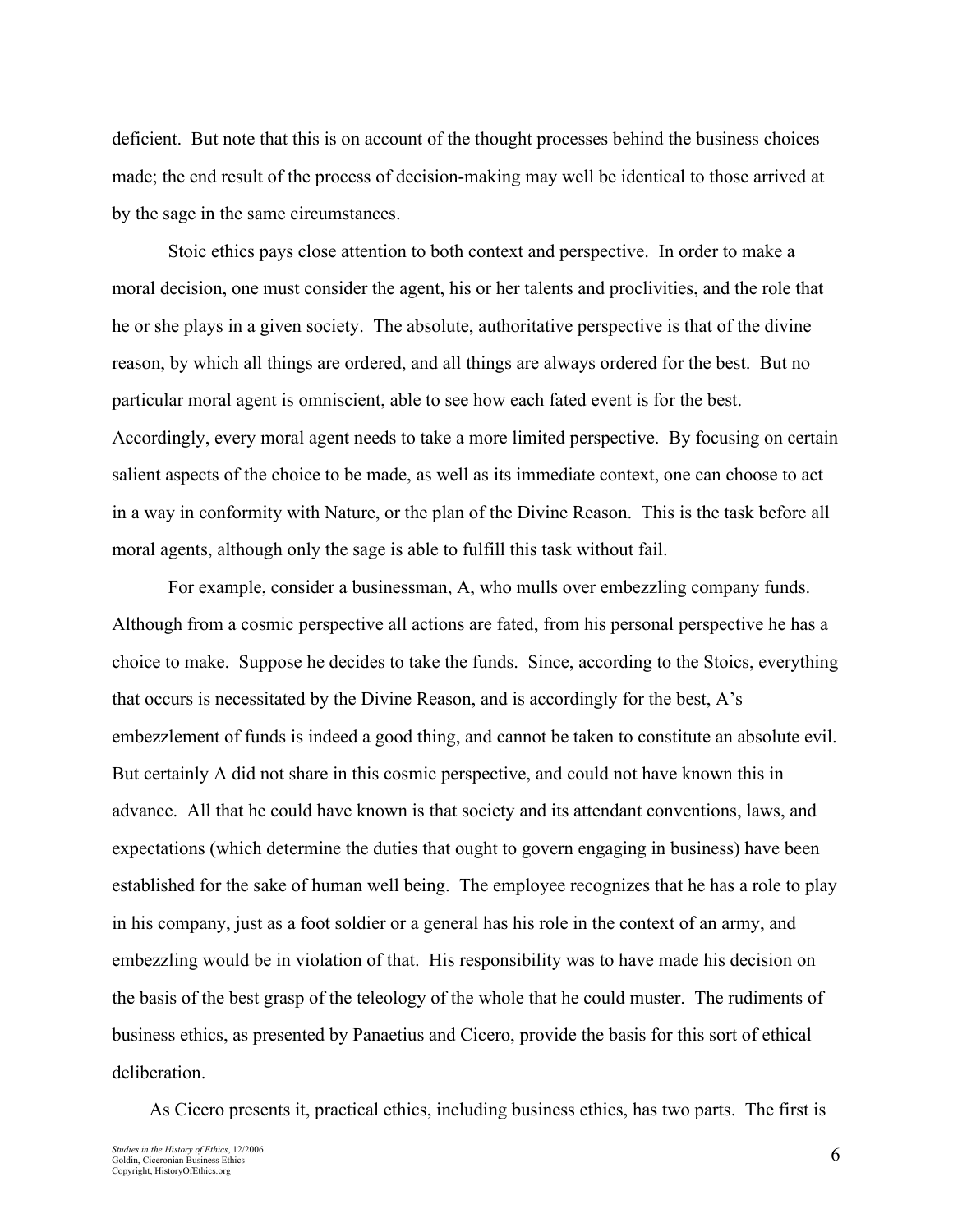the working through of the duties that are to govern the actions of different people, in different stations in life. In the context of business ethics, this involves clarifying "the rules of the game," the sort of behavior that society expects of those engaged in business, and on which society depends.<sup>11</sup> The second involves ethical casuistry. For no one has only one role in life; we are citizens (of the cosmos as well as of separate political communities), friends, and family members, as well as professionals. Is the *kath kon* governing business activity the one which ought to be followed? Ought the businessperson to always maximize personal wealth within a set of basic social norms, or do other ethical obligations sometimes prohibit this?

 The second sort of inquiry dominates the third book of *De Officiis*, in which Cicero tells us that Panaetius failed to treat these issues, and that he is the first to work through the project in detail (*DO* 3.7-10). There Cicero sets out to examine cases, faced by everyday people, in everyday life, in which it seems that the course of action that is advantageous (the *utilis*) to one conflicts with that which is moral (the *honestus*). Cicero begins by insisting that all such conflicts are only apparent, for he follows the Stoics in positing virtue as the only true good for human beings (3.7-17). Still, this answer does not go very far, since for the Stoics there are ethical obligations to care for everyone to whom one is connected on account of the teleological structure (everyone to whom one stands in the relation of *oikei sis* or "appropriation"). This includes oneself and one's family. So there can still be a real problem, in cases in which accepted business practices might be beneficial to oneself and one's dependents, but would be to the detriment of other human beings, to whom there are other ethical obligations. Recall that only the sage has the insight to allow her to see how any particular action fits into the grand scheme of things. So only the sage has sure and certain insight into whether a particular action is both honorable and advantageous. The rest of us need to employ general principles concerning duties, to self and others, of the sort that Panaetius and Cicero provide. It is here that apparent conflicts can arise. The businessperson knows that, on account of his or her *persona* as a businessperson, he or she has the obligation to make money (within the bounds of the law); this benefits his or her business, family, and greater society. But there are other social duties, which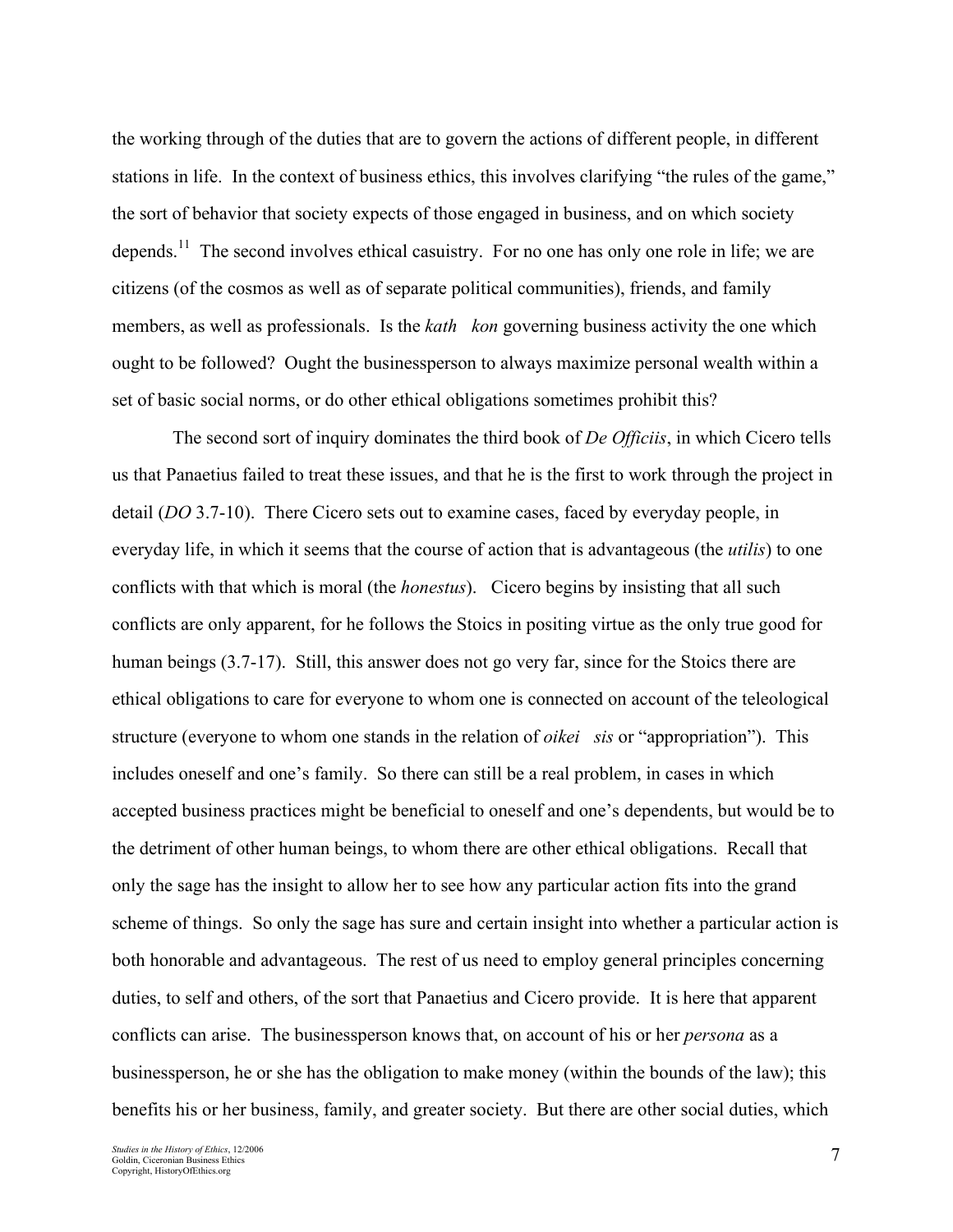include those duties commonly classified as duties of justice, according to which we ought to help others in society. The pursuit of profit might conflict with these.<sup>12</sup> So, even if we accept the Stoic thesis that the moral action is ultimately to one's own advantage, a question may arise as to whether we ought to pursue advantage or justice.

Cicero focuses on two examples of such conflicts. A merchant is importing corn to Rhodes, where there has been a shortage of food. He can get a very good price for his corn, since the Rhodians do not anticipate any more sources of corn to come their way. But more boats laden with corn are approaching, and our merchant knows this. Does he tell what he knows? (Let us assume that this is the merchant's last voyage, so as to forestall the objection that full disclosure is good business, insofar as it creates a bond of trust with potential customers that makes them more likely to give him their business in the future.) Full disclosure, which, Cicero tells us, is advocated by Antipater, would help the Rhodians, but would cut severely into his profits. Does he nonetheless disclose all the facts as he knows them, or does he follow the path advocated by Antipater's teacher Diogenes, biting his tongue and raking in the cash? (3.50- 53).

We note that keeping quiet is well within the *kath ka* that normally hold in regard to business, that is, not to lie or otherwise engage in active deception concerning one's wares. As Diogenes emphasizes, our merchant says nothing that is not true.

If it is considered in its context, a discussion of the *officia* or *kath ka*, the obligations that are associated with various roles that people play in society, Cicero's discussion manifests a subtlety and sensitivity to context that is missing in more modern rule-oriented approaches. A Kantian would ask whether the merchant's conduct could be universalized or whether the Rhodians are being treated as mere means. A utilitarian would consider which course of action would maximize pleasure or the satisfaction of interests, without paying special attention to *who* it is that is faced with this decision, and what special norms or obligations govern the behavior of one who plays this role in society.<sup>13</sup> The Stoics, on the other hand, are careful to consider different obligations that rest on the ethical agent on account of the different roles in which she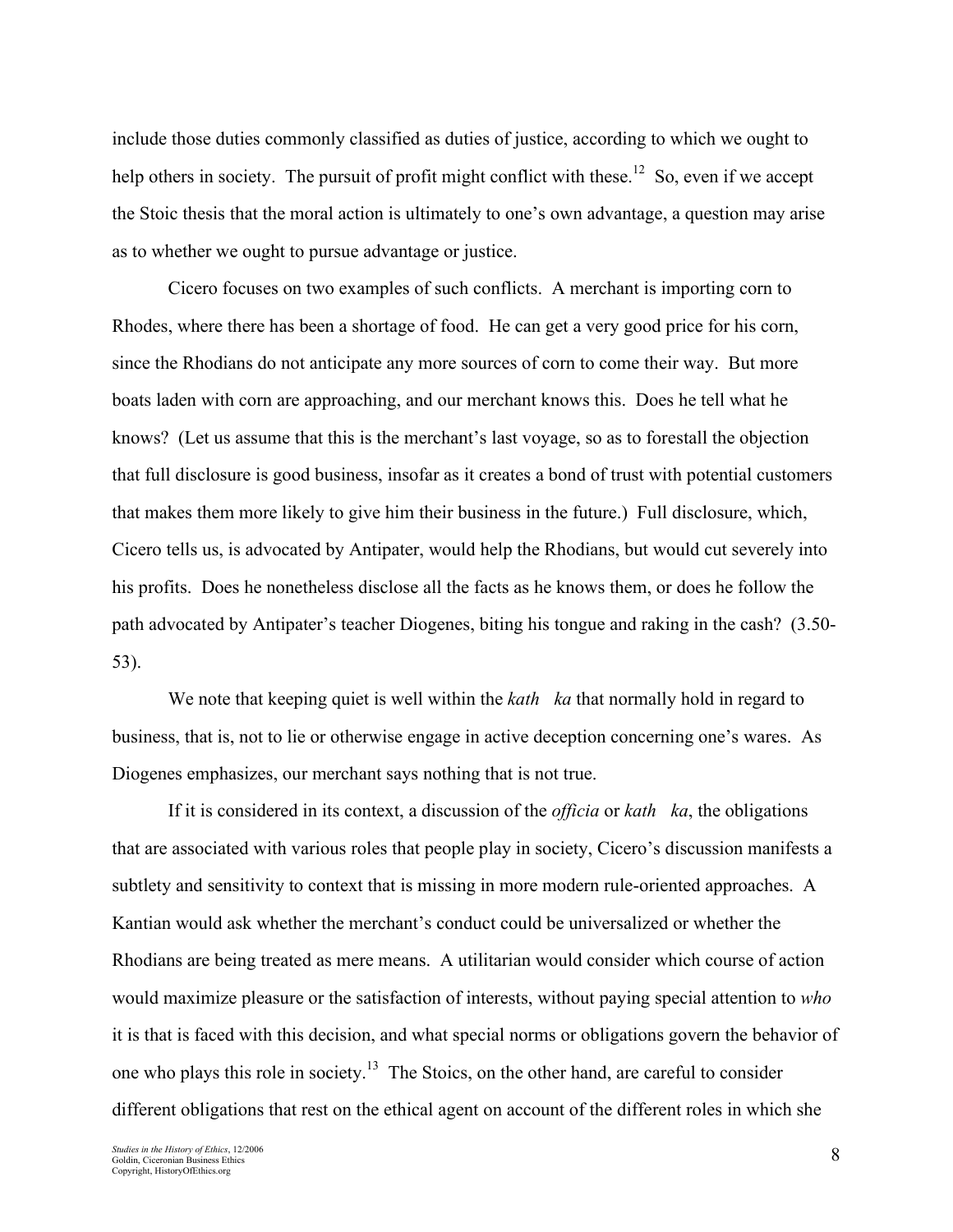finds herself. The trick is to determine which role is decisive.

Cicero maintains that Antipater is right, and that the merchant should reveal what he knows. His reasoning is given back in Book 1, where he asserted that obligations towards others in society trump those to oneself (1.53-8, 160). Cicero tells us that our obligations towards the country and the general community of human beings (extending beyond national boundaries) always take precedence over those based on the bonds of relatedness and appropriation that do not extend so far: those towards oneself and towards one's family (1.53-8, 160).

Here we see that, in Cicero, the *persona* of a moral agent determines the set of moral rules that ought to govern his or her action. When there is more than one *persona*, there is more than one rule, and when these rules are in conflict, the moral agent needs to appeal to another set of rules, concerning which of the conflicting rules ought to be decisive.<sup>14</sup> I do not here take a stand on the controversy concerning whether Stoic orthodoxy takes rule-following to be essential for all moral action, even that of the sage.<sup>15</sup> Here, Cicero makes clear that rules are fundamental to ethical choices, and that even problematic choices are to be resolved through the application of (higher level) rules. This is not incompatible with the view of Inwood, according to which the moral choice of the sage would bypass the need for rules, as he or she would simply see the right choice to make<sup>16</sup>; after all, Cicero is not writing for sages. But it does show that, as Cicero sees it, moral choice proceeds according to the Stoic account of moral reasoning as described by Mitsis and Annas 17: at every step it involves applying particulars to *rules* grounded in a rational grasp of the teleology of the world.

This is confirmed by the second example of a moral dilemma in business ethics raised by Cicero: whether (in the absence of full disclosure laws<sup>18</sup>) one selling a home is obligated to tell the potential buyer of an infestation of vermin (3.54-55). It is resolved in the same way. Yes, the moral (*honestus*) person sees that such disclosure is morally obligatory, on account of the obligations of justice that are owed to all fellow citizens (1.69).

This priority principle, which tells us which rule trumps the other, is arbitrary. Perhaps it can be justified as follows: the more general a perspective we take, the closer we are to a god's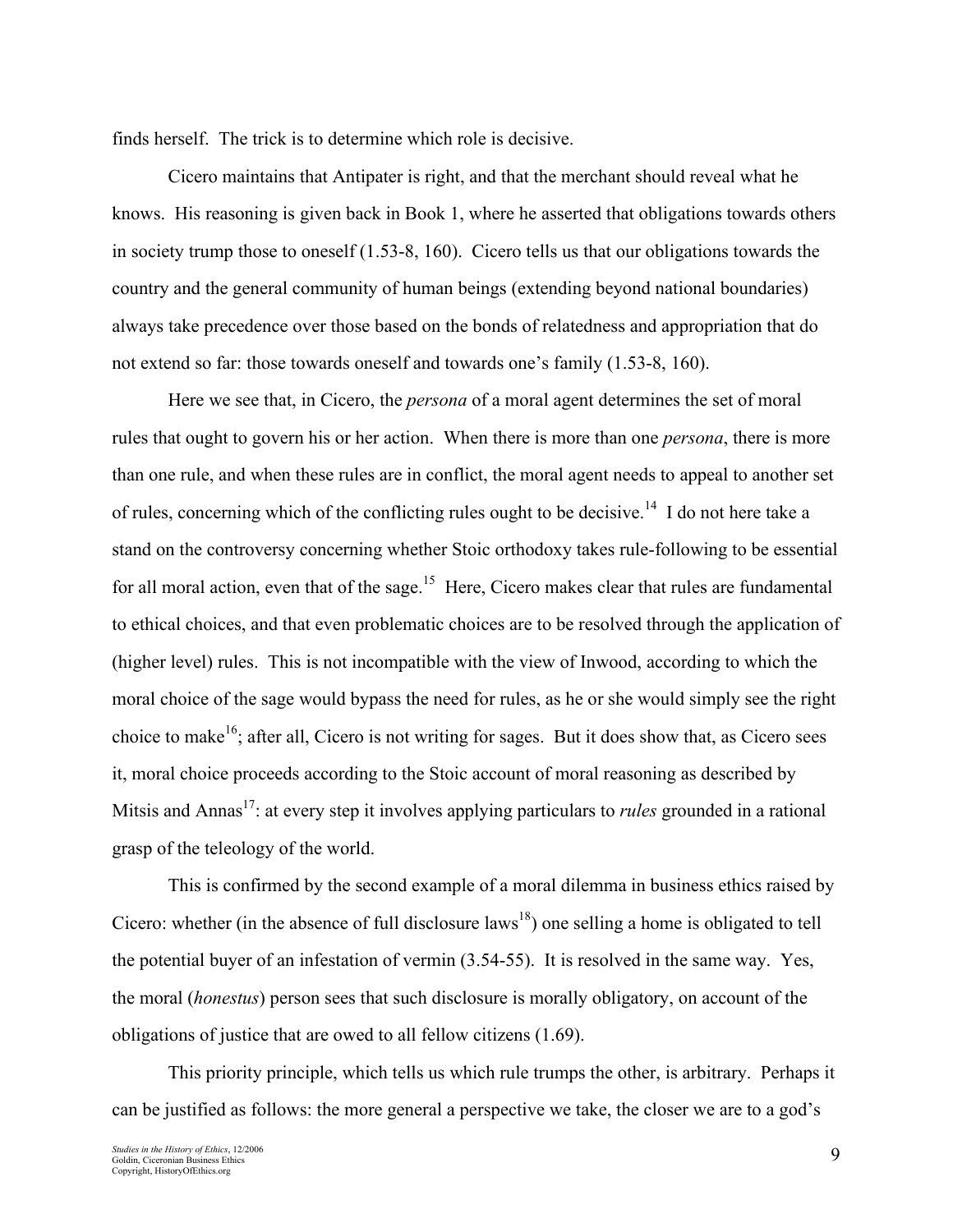eye view of things, which judges everything by the ultimate end, the welfare of the cosmos as a whole. So it might seem that the welfare of society ought to always have greater weight in our moral deliberations. But this principle is too blunt to be philosophically fruitful, and in its results veers too far from the morality of everyday life that Cicero elsewhere seems at pains to preserve. We have seen that Cicero tells us that our obligations towards country and the general community of human beings (extending beyond national boundaries) take precedence over those based on the bonds of relatedness and appropriation that do not extend so far: those towards oneself and towards one's family (1.53-8, 160). But must one always act for the greater good as opposed to seeking the good of one's own family? Must I teach a class of neighborhood children as opposed to spending time with my own children, helping them with their homework? It would seem that sometimes it is appropriate to prefer the obligations that derive from the closer bonds of relatedness. Indeed, society would often be better off if in such cases, people sought the good of those whose kinship is based on closer bonds than those of common citizenship or humanity.

Although most of us would agree that the corn merchant ought to tell the Rhodians what he knows, we have seen that we need a more subtle and flexible theory to lie behind this. A virtue ethic like that of Aristotle's possesses this subtlety and flexibility. Ethical deliberation does not admit of the sort of precision found in geometry (*NE* 1.3 1094b11-27); one's ability to see what is the right course of action in a given case that involves ambiguities and complexities can only be gained from a process of moral habituation, not through the expression of moral principles or rules. This is not to say that an Aristotelian ethic cannot admit the importance of rules in moral training and deliberation; it is only to say that such deliberation is not exhausted by the application of such rules. 19 The ethics of St. Thomas Aquinas, who knew *De Officiis* well, is one moral theory that incorporates Aristotelian insights into the reality of moral ambiguity and the importance of sensitivity to particular circumstances and context, as well as the Stoic emphasis on rules and moral principles (see *ST* 1.2.94.2). Interestingly, Aquinas takes up the very examples treated by Cicero.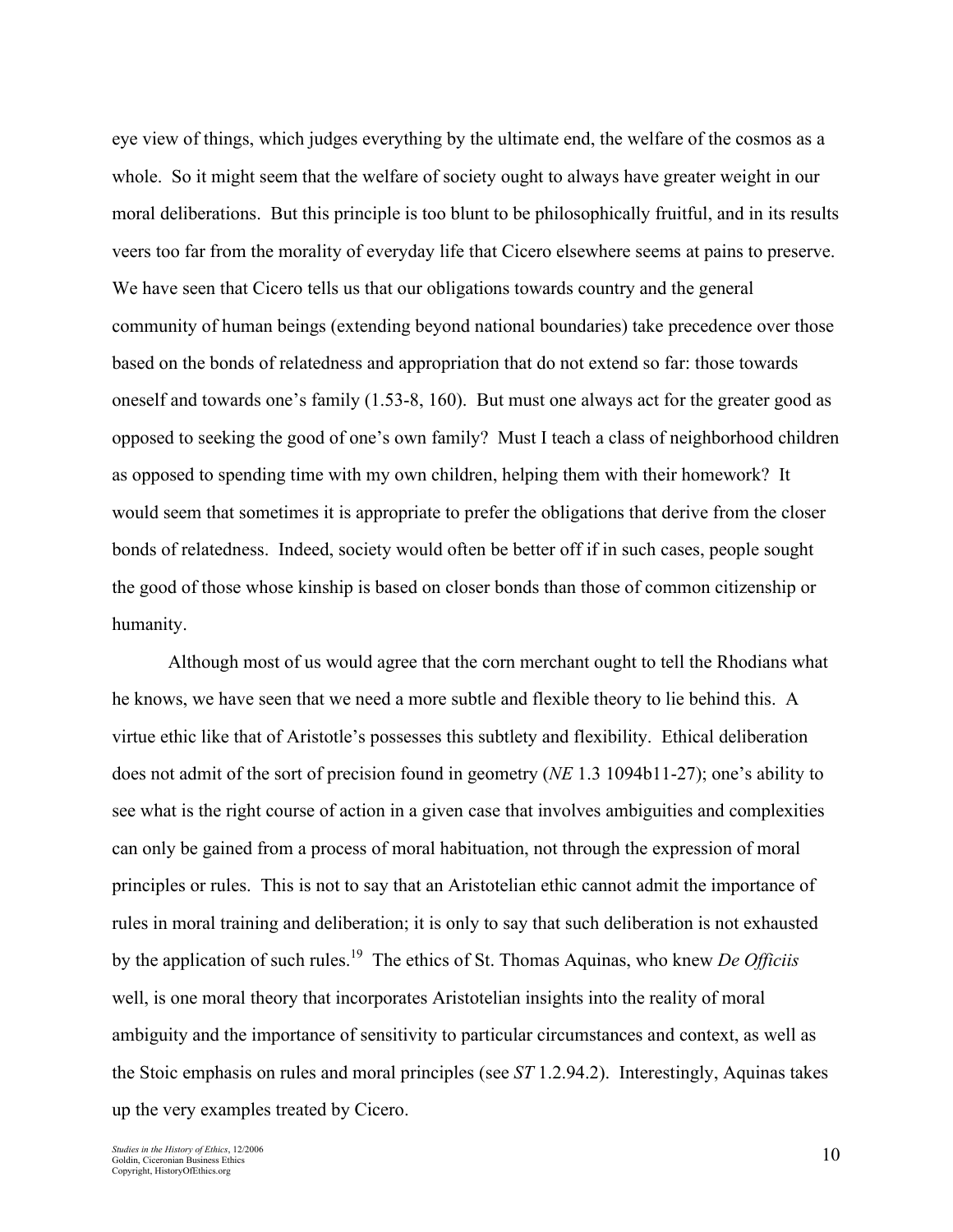The main issue addressed in *ST* II-2 77.3 is whether there is a moral obligation to disclose a fault in a product or property being sold. Aquinas here agrees with Cicero: the seller must disclose what he knows.

It is always unlawful to give anyone an occasion of danger or loss, although a man need not always give another the help or counsel which would be for his advantage in any way; but only in certain fixed cases, for instance when someone is subject to him, or when he is the only one who can assist him. Now the seller who offers goods for sale, gives the buyer an occasion of loss or danger, by the very fact that he offers him defective goods, if such defect may occasion loss or danger to the buyer--loss, if, by reason of this defect, the goods are of less value, and he takes nothing off the price on that account--danger, if this defect either hinder the use of the goods or render it hurtful, for instance, if a man sells a lame for a fleet horse, a tottering house for a safe one, rotten or poisonous food for wholesome. Wherefore if such like defects be hidden, and the seller does not make them known, the sale will be illicit and fraudulent, and the seller will be bound to compensation for the loss incurred.<sup>20</sup>

Interestingly, however, Aquinas departs from Cicero in the case of the merchant selling corn. Objection 4 brings up just this example:

Further, if one were bound to tell the faults of what one offers for sale, this would only be in order to lower the price. Now sometimes the price would be lowered for some other reason, without any defect in the thing sold: for instance, if the seller carry wheat to a place where wheat fetches a high price, knowing that many will come after him carrying wheat; because if the buyers knew this they would give a lower price. But apparently the seller need not give the buyer this information. Therefore, in like manner, neither need he tell him the faults of the goods he is selling.

The objection derives its force from common sense: of course the merchant need not disclose the fact that lower prices are soon to be had, hence, full disclosure is not obligatory. Here Aquinas departs from Cicero, and agrees that the merchant here may pursue his or her own profit at the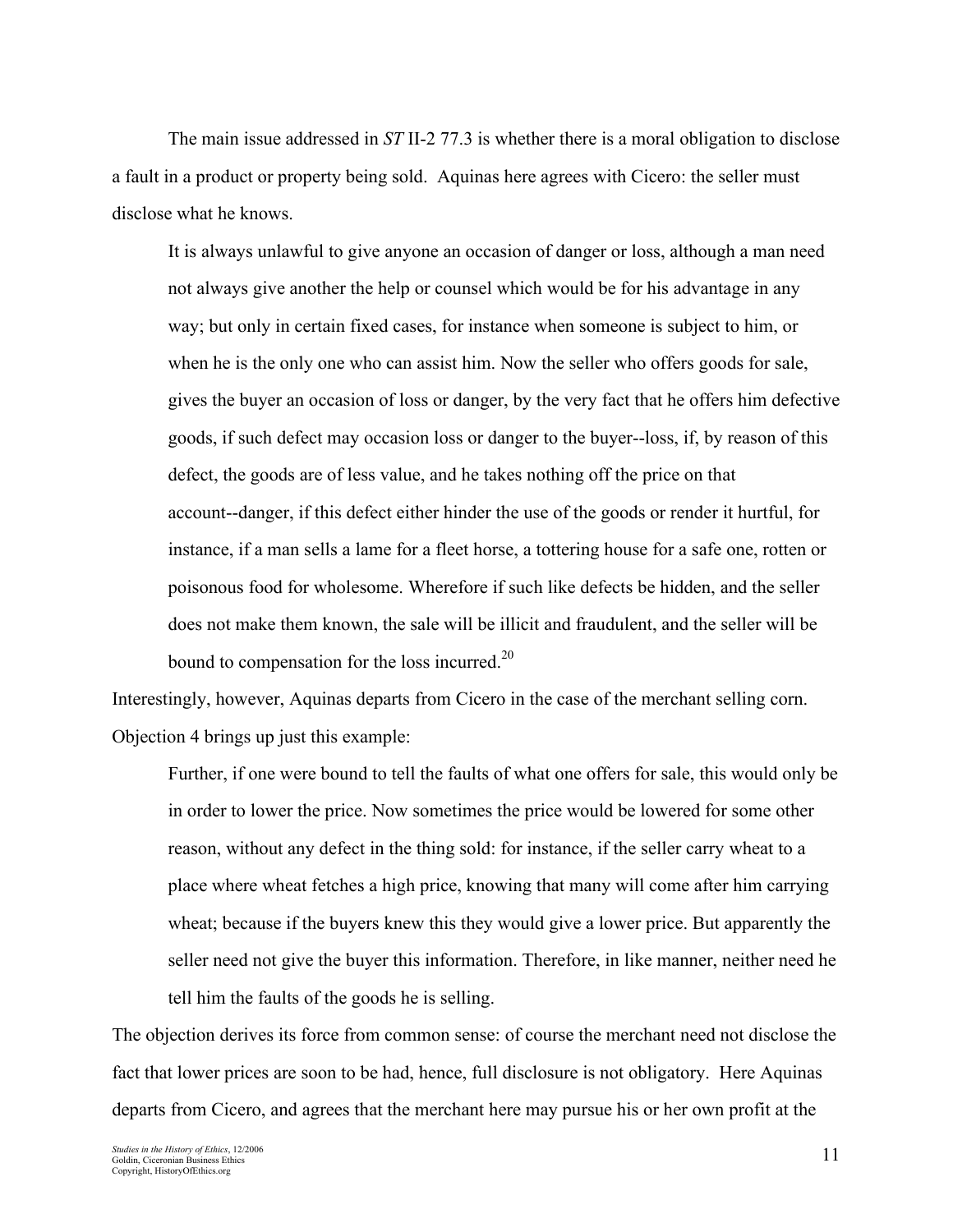expense of the customer.

The defect in a thing makes it of less value now than it seems to be: but in the case cited, the goods are expected to be of less value at a future time, on account of the arrival of other merchants, which was not foreseen by the buyers. Wherefore the seller, since he sells his goods at the price actually offered him, does not seem to act contrary to justice through not stating what is going to happen. If however he were to do so, or if he lowered his price, it would be exceedingly virtuous on his part: although he does not seem to be bound to do this as a debt of justice.

The idea here is that the merchant is, after all, in the business of making money, which, as long as there is no deceit or fraud,<sup>21</sup> is a perfectly ethical thing to do, well within the duties and principles that govern commerce and determine what is just in that sphere. It is therefore ethically permissible to withhold information concerning competitors, in a case where one's customers having such information would be to the benefit of one's customers and the detriment of oneself. To make the sale, while withholding this information, is "within the bounds" of distributive justice; the salesman is not taking away what rightfully belongs to the other. What does Aquinas mean in saying that disclosing the information would be "exceedingly virtuous"? He cannot mean that the one who discloses the information would be exceedingly just; according to the Aristotelian account of the virtues accepted by Aquinas, virtue lies in the mean, and there is no such thing as an extreme of a mean.<sup>22</sup> However, it is to be commended if one does reveal this information for the sake of the good of others. This is a sign that the agent has other virtues (such as beneficence) and sees that this would be an appropriate occasion on which to exercise that virtue. It is left up to the discretion of the individual whether it is the time and place to cultivate this sort of behavior, which, as we might say, is above and beyond the call of duty. The exercise of such discretion would be a matter of Aristotelian *phron sis* or practical wisdom, and would not be mandated by any rules or inflexible priority principles.<sup>23</sup>

Aquinas is very much in the tradition of Stoic ethics insofar as he rejects the view that the same ethical obligations hold for everybody. Prudential judgment, grounded in the virtue of the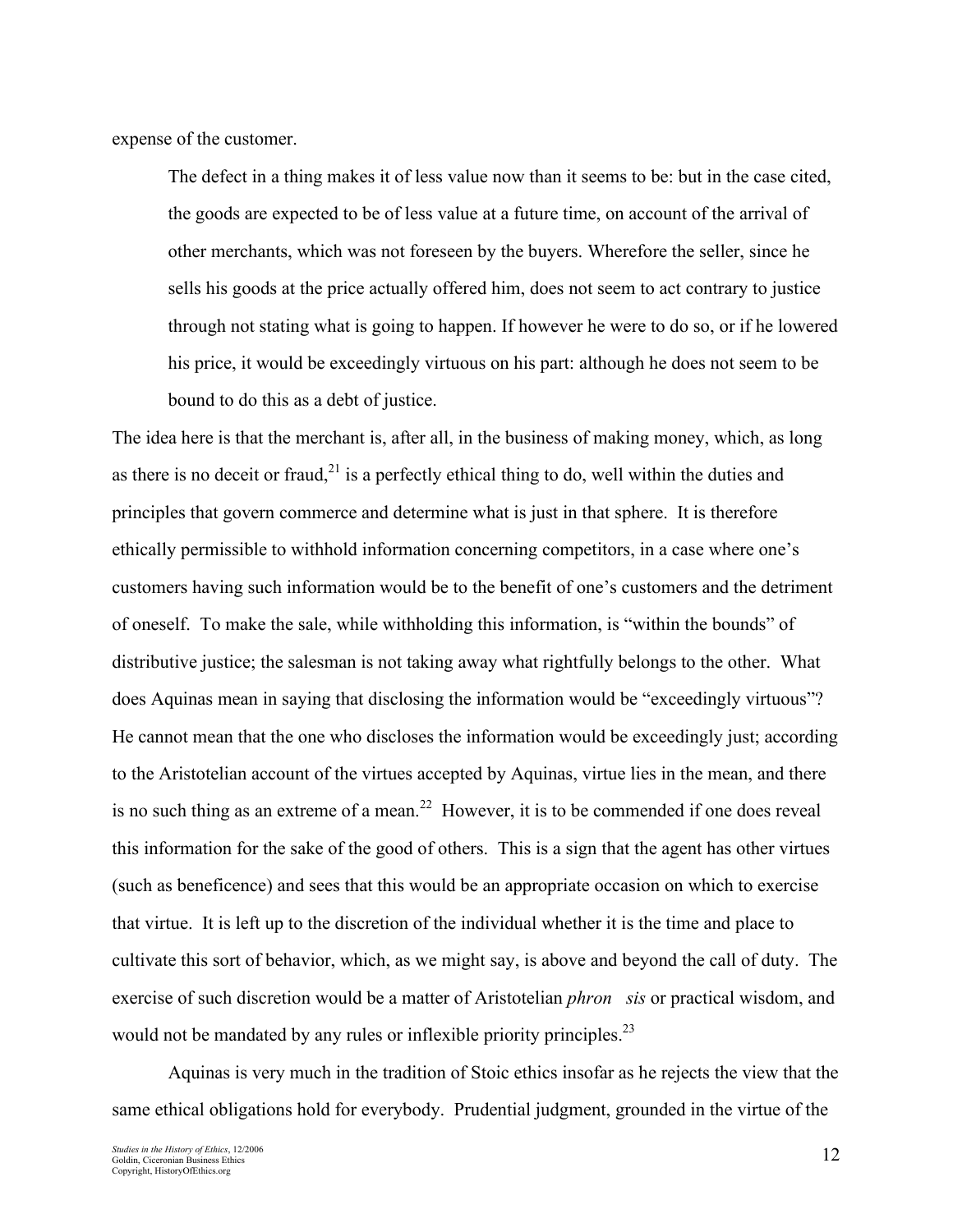agent, tells the agent when it is appropriate to perform a supererogatory action and give up one's own profit, and when it is enough to simply be a businessman who "plays by the rules."

Such an approach to business ethics avoids the rigidity of a set of determinate rules, rejects an un-nuanced adherence to the view that the private pursuit of profit is always for the greater good, follows Aristotle in recognizing the importance of prudential judgment in ethical deliberation, and follows the Stoics in insisting that ethical thought proceed according to rules that tell how different people in different circumstances ought to act in accordance with the teleology of those social structures that are the context for ethical decisions in business.<sup>24</sup>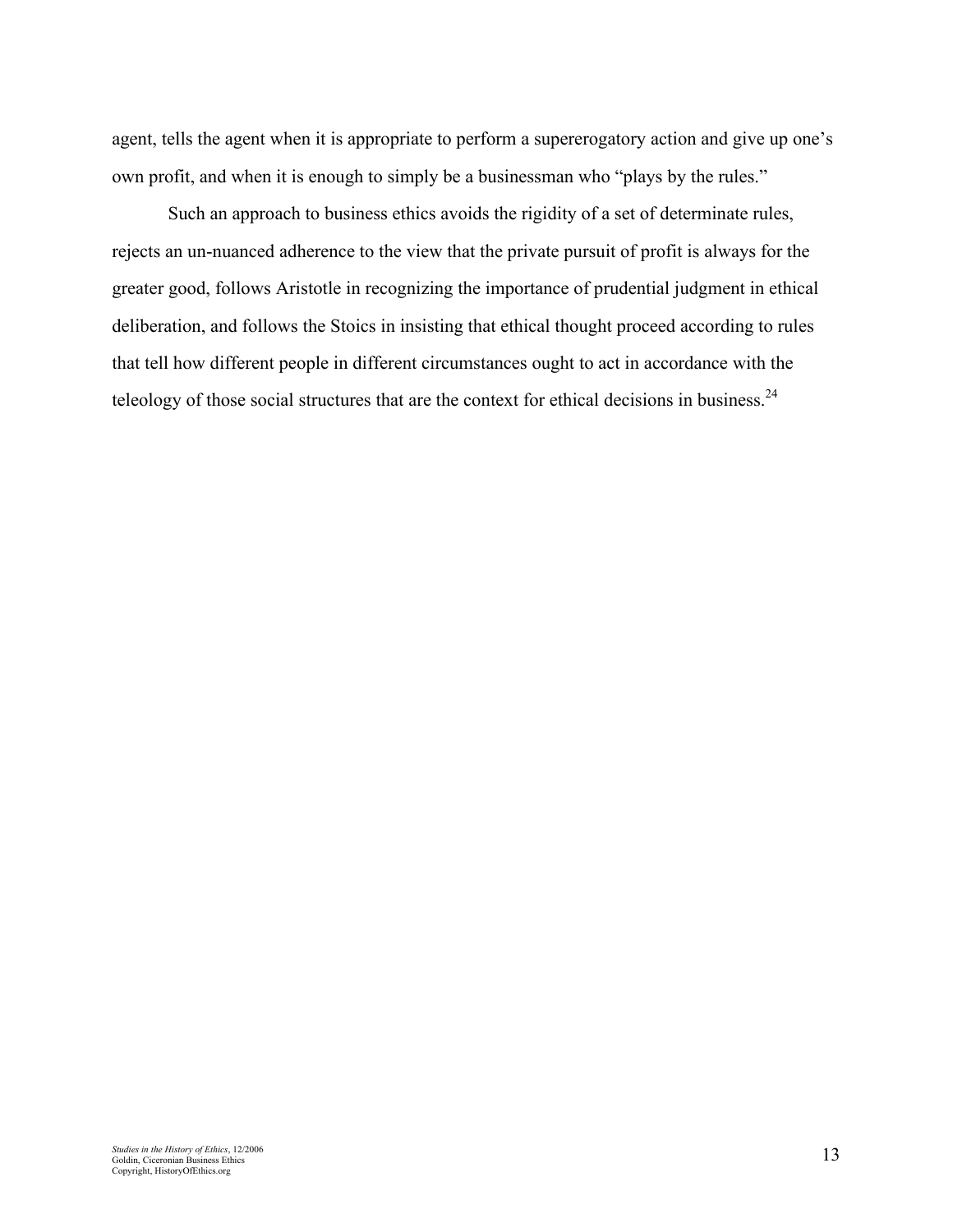<sup>2</sup> On the cynic influence on Zeno, the founder of Stoicism, see Long and Sedley, vol. 1, 435-6; M. Schofield, *The Stoic Idea of the City* (Cambridge, 1991), 9-13.

 $3$  Long and Sedley, vol. 1, 436.

<sup>4</sup> M. T. Griffin and E. A. Atkins, trs., *Cicero: On Duties* (Cambridge, 1991), 92-93. (Except when noted, all *DO* translations in this paper are from Griffin and Atkins.) The strong teleological language here as elsewhere in *DO* does not sit well with Cicero's avowed allegiance with the Academic skeptics in *Academica* and *De Natura Deorum*. Because of Cicero's use of teleological language in *DO*, think it a mistake to interpret its metaethics in the light of such skepticism (as, for example, M. Nussbaum, "Duties of Justice, Duties of Material Aid: Cicero's Problematic Legacy" in S. Strange and J. Zupko, *Stoicism: Traditions and Transformations* (Cambridge, 2004), 226. *DO* brackets epistemological issues; the argument proceeds as if Stoic teleological cosmology were true.

<sup>5</sup> Griffin and Atkins translation, lightly amended.

<sup>6</sup> A representative passage, *Discourses* 2.10.1-12 is translated as LS 59Q, in Long and Sedley, vol. 1, 364.

<sup>7</sup> See especially DO 1.151: If  $\ldots$  men trade on a large and expansive scale, importing many things from all over, and distributing them to many people without misrepresentation, that is not entirely to be criticized. Indeed, if ever such men are satiated, or rather satisfied, with what they have gained, and just as they have often left the high seas for the harbour, now leave the harbour itself for land in the country, it seems that we have every right to praise their occupation" and 3.63: "[W]e do not wish to be rich for our own sake alone, but for our children, our friends, and most of all for the political community."

<sup>8</sup> There are clear parallels here with utilitarian defenses of capitalism. The locus classicus for this is A. Smith, *An Inquiry Into the Nature and Causes of the Wealth of Nations,* Book 4, Chapter 2. See also the target of many articles in business ethics: M. Friedman, "The Social Responsibility of Business is to Increase Its Profits," *The New York Times Magazine*, September 13, 1970. The sentiment expressed in this title is very much in accordance with the Stoic teaching concerning the *officium* of a businessperson, but Cicero recognizes that other *officia* may well be at work in the context of a business practice or transaction.

 $<sup>9</sup>$  See Long and Sedley, vol. 1, 354 - 359.</sup>

<sup>10</sup> Those things to which we have special relations (of various kinds and degrees) are said to be akin to us (*oikeia* in Greek); the process by which we become aware of these bonds was called *oikei sis* (usually translated as "appropriation") which Cicero renders *conciliatio et commendatio* (*De Finibus* 3.16). On *oikei sis* see especially Long and Sedley, vol. 1, 346-54.

<sup>11</sup> Friedman too insists that the principles that govern the practice of business must incorporate those rules of the game that society has settled on, such as adherence to the law and avoidance of overt deception, which need to be in place if business is to proceed at all.

<sup>12</sup> Today it is rare for one engaged in business to have only these *personae*. Usually the businessperson also has the *persona* of being a member of a team, a company or corporation. There are duties of loyalty to others who work for the company, as well as the owners or stockholders of that company. Hence much contemporary business ethics is concerned with balancing duties to stockholders with those that pertain to society at large (made up of "stakeholders"). Any application of Stoic business ethics to the contemporary business world would for this reason

 <sup>1</sup> On the *kathekonta* see A. F. Bonhöffer, *The Ethics of the Stoic Epictetus*, tr. W. O. Stephens. (New York, 1996), 244-89; F. H. Sandbach, *The Stoics* (Indianapolis, 1975), 45-48; A. A. Long and D. N. Sedley, *The Hellenistic Philosophers*, vol. 1 (Cambridge, 1987), 359-68; A. R. Dyck, *A Commentary on Cicero, De Officiis* (Ann Arbor, 1996), 2-8, who argues against the translation "duties" except in the case of *officia* of justice.